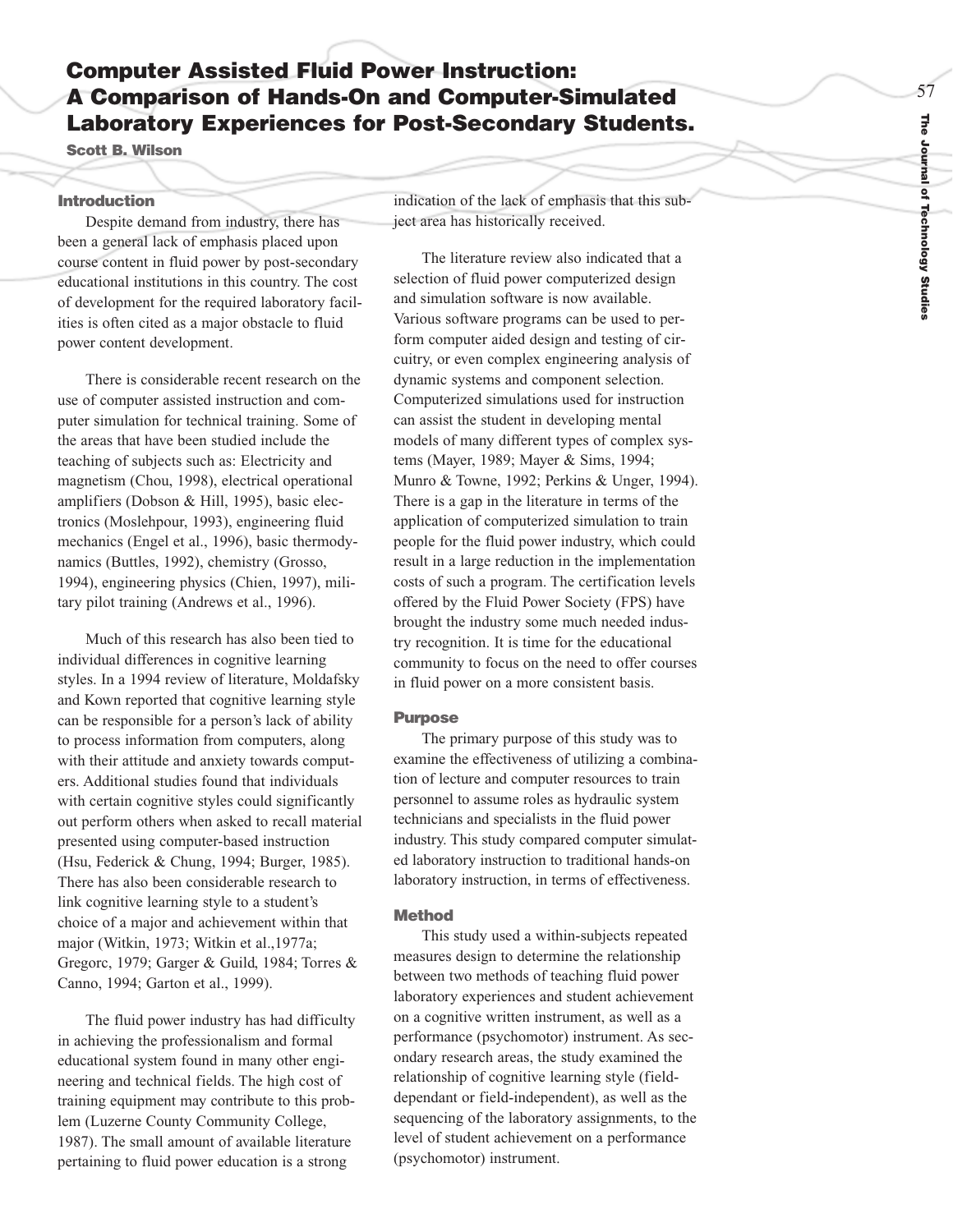58

Four sections of the same college course, with a total of 70 subjects, participated in this study. After receiving the same lecture at the same time, the subjects in each course were randomly split into two treatment groups. Group B completed the first two laboratory assignments using the traditional hands-on fluid power trainers, while Group A completed the first two laboratory assignments using the computerized fluid power simulation program. Upon completion of the first two laboratory assignments, the performance instrument was individually administered to each student.

The performance (psychomotor) evaluations were given using a criterion- referenced instrument at the completion of the first two laboratory assignments and prior to switching to the other type of trainer. The student could receive a score of zero to three points on the performance evaluation, with one point awarded for each of the three required tasks which were completed correctly within the 15 minute time limit.

Upon completion of the mid-lab performance test, each of the groups switched to the other type of laboratory trainer so that all of the students experienced both the hands-on trainers and the computerized simulation program. Upon completion of both treatments, the performance (psychomotor) test was re-administered to each subject individually. At the completion of the course, the Group Embedded Figures Test (GEFT) was administered to all of the students to determine the cognitive learning styles (fielddependant or field-independent) of each subject.

Separate t-test procedures were used to determine differences in actual student performance between the two treatments, as well as to examine the relationship between learning styles (high or low GEFT scores) and performance scores between the treatment types. Additional t-tests were conducted to determine if the

sequencing of the treatments resulted in differentiated student performance as well as to determine if there was a relationship between student final performance scores and learning styles (high or low GEFT scores). A paired t-test was conducted to determine if there was a significant difference between mid and post performance test scores and the sequencing of the treatment types. The last statistical analysis involved using another t-test to determine if there was a significant difference between the sum of the two unit exam scores and the sequencing of the treatments.

#### **Findings**

The findings of the study which are of value to educators are as follows;

- 1. There was not a statistically significant difference between the performance of the two treatment groups on the psychomotor instrument after the completion of the first two laboratory assignments.
- 2. The subjects classified as field-independent learners scored statistically significantly higher on the mid-lab psychomotor performance test than did the fielddependent learners.
- 3. There was not a statistically significant difference in student performance on the post-lab psychomotor performance evaluation as

a result of the sequencing of the treat ment types between the two groups.

- 4. The subjects classified as field-independent learners scored statistically significantly higher on the end-of-lab psychomotor performance test than did the field-dependent learners.
- 5. The difference between the mid- and post- psychomotor test scores within each group as a result of the two different methods of treatment sequencing was not statistically significant.

|  | <b>Treatments:</b> |                                          |                                          |
|--|--------------------|------------------------------------------|------------------------------------------|
|  | Groups:            | 1st & 2nd Lab Assignments:               | 3rd & 4th Lab Assignments:               |
|  | Group A            | Treatment I:<br>Computer-Simulation Labs | Treatment II:<br>Hands-on Trainer Labs   |
|  | Group B            | Treatment II:<br>Hands-on Trainer Labs   | Treatment I:<br>Computer Simulation Labs |

#### **Table 1: The Research Design**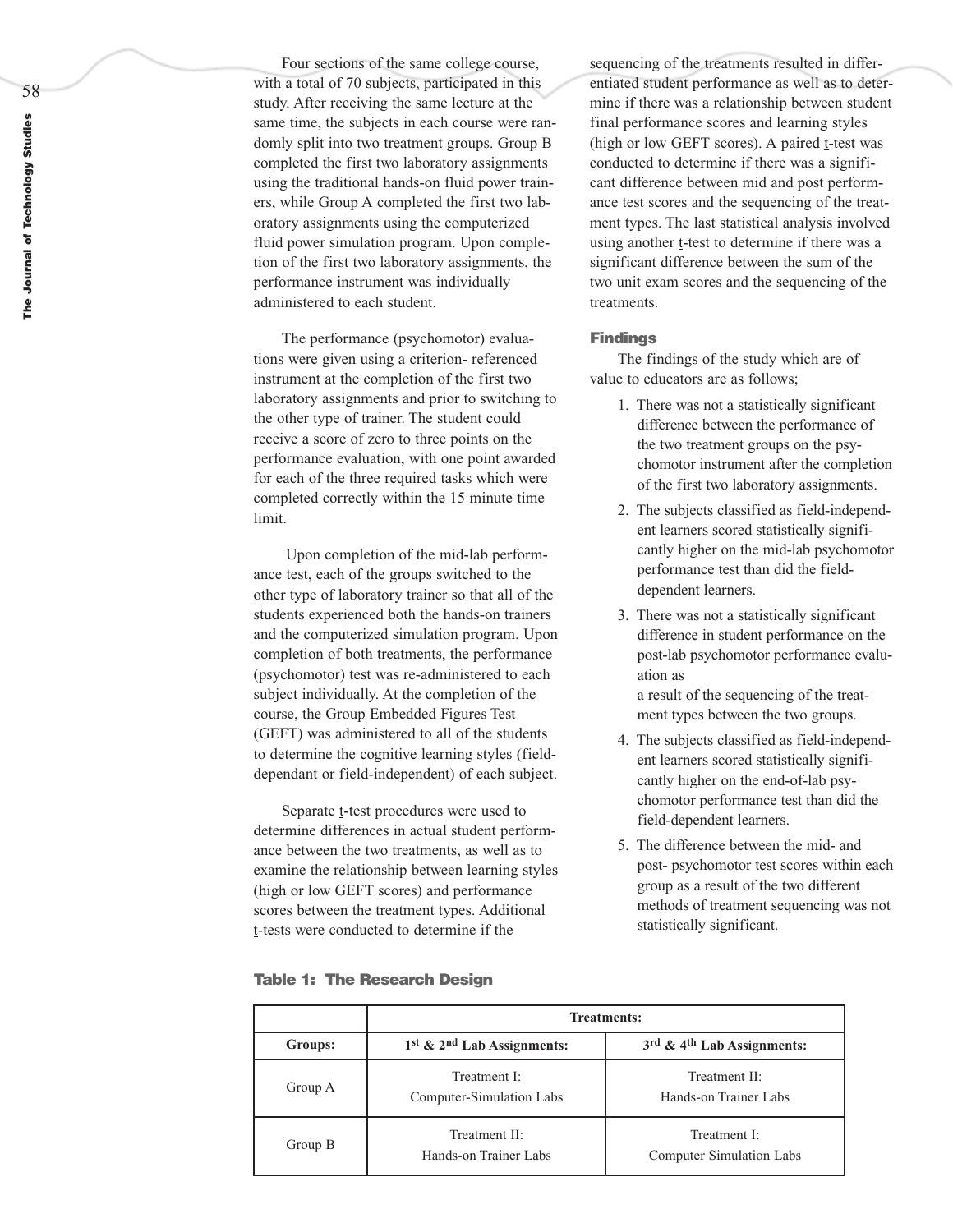59

6. There was a statistically significant difference in the sum of the cognitive unit exam scores between the subjects in the two different treatment groups. Treatment Group B, which completed the hands-on exercises before completing the computer simulation exercises, had a higher mean score.

# **Conclusions**

The conclusions from this study may be generalized to the population from which the sample was drawn. This study examined the use of computerized simulation for teaching basic fluid power circuitry, and not its use as a tool for engineering analysis of hydraulic or pneumatic systems. Specific conclusions of value to educators are as follows;

- 1. Similar results can be achieved on a psychomotor performance evaluation whether the instruction is given using a computerized simulation program or a traditional hands-on trainer to teach basic fluid power circuitry.
- 2. Where both computerized simulation and hands-on trainers are used for fluid power instruction, the sequencing of the two types of laboratory instruction results in similar student psychomotor performance.
- 3. Students classified as field-independent learners perform better on psychomotor performance tests on basic fluid power circuitry than those classified as fielddependent learners.

## **Discussion**

The finding that similar results can be obtained on a hands-on psychomotor evaluation using computerized as compared to hands-on laboratory instruction is contrary to conventional educational practice in the specific field of fluid power. While computerized laboratory instruction may ne ver replace traditional handson laboratory instruction, it could offer similar student performance results where financial or physical constraints prevent the purchase and use of hands-on fluid power trainers. The potential impact of this finding could include an increase in the number of colleges and universities who are able to afford to develop and offer courses in basic fluid power by utilizing existing computer laboratories. In addition, the greater portability of lap-top computers when compared to hands-on fluid po wer trainers (which often

weigh several hundred pounds and cost several thousand dollars each), could encourage more on-site fluid power courses to be offered away from the main campus. Through the use of a server to allow student access to the simulation program, it may be practical to offer a fluid power course in a distance-leaning format.

The lack of difference in performance on the end-of-lab psychomotor test of the two groups indicates there is no difference in the sequencing of the hands-on and computerized stimulation laboratory instruction. However, this study only examined a 50% to 50% split of the two types of laboratory instruction.

Subjects classified as field-independent (FI) learners did achieve a statistically significant higher score on the mid- and post-psychomotor test than did the field-dependent (FD) learners. An earlier study found that field independent (FI) learners were better able to mental ly restructure information than field dependent (FD) learners (Wilkin et al., 1977). In addition, FI learners were found to be better able to recall material presented using computer based instruction (Hsu et al., 1994; Burger, 1985). This finding may also have implications for the level of degree that a technical student is seeking. A 1995 study by Hansen determined that the learning styles of four-year post-secondary technology students were more field independent than their two-year counterparts.

This study also found that treatment Group B, which completed the hands-on exercises before the computer simulation, attained a higher mean score on the sum of the unit exams as well as each unit exam separately. However, as the first unit exam was given before the treatments began and the second unit exam was given after the treatments were finished, the impact of the significant difference of the sequencing of laboratory assignments on the outcome of this study is minimal.

### **Applications for two and four year post-secondary technical programs**

While traditional-hands on training will likely still continue to be the preferred method of conducting fluid po wer instruction, this study has shown that satisfactory results can be achieved using a computerized simulation program. It should be pointed out that unlike a computer-aided design program, a simulation program allows the student to see the system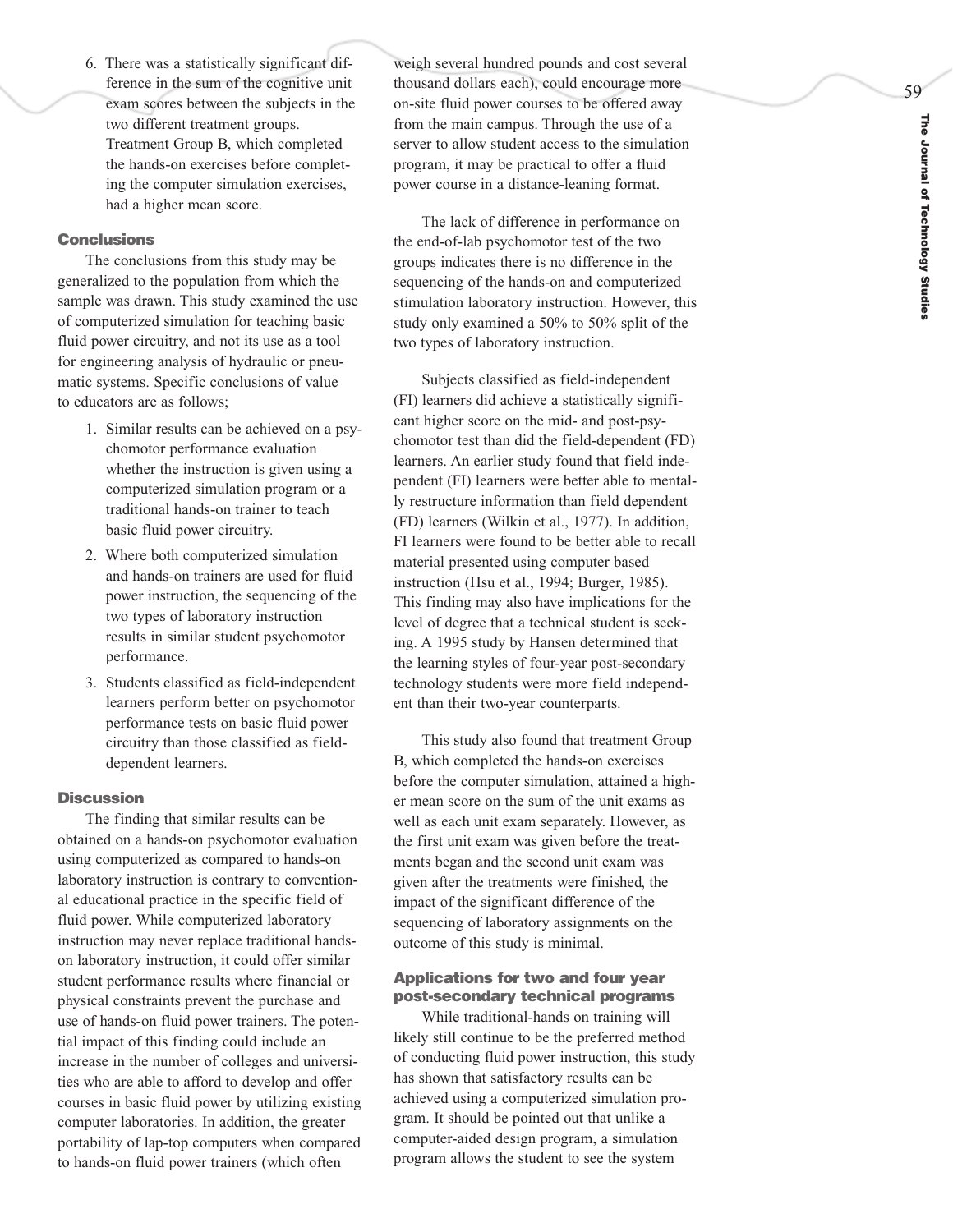operate, and thus verify, the control logic of the circuit. This study utilized the Automation Studio software package from FAMIC Technologies, (www.automationstudio.com). In addition, supporting fluid power training material can be extremely helpful when explaining fluid power operational principles. A partial listing of sources of fluid power training materials includes: the International Fluid Power Society (www.ifps.org), National Fluid Power Association (www.nfpa.com), Eaton-Vickers Corporation (https://web.fluidpower.eaton.com), Rexroth Hydraulics (www.boschrexroth.com) and Parker-Hannifin (www.parker.com/training).

Basic fluid power trainers can cost from \$10,000 for a Vickers unit to almost \$15,000 for a Parker unit. Typically two students can use one of these trainers at the same time, producing an equipment cost of \$5,000 to \$7,500 per student. The cost of developing a computerized simulation lab for fluid power instruction is normally much lower. A six copy package of the Automation Studio software is priced at approximately \$650 per copy, which combined with an average price of \$1000 to \$1200 for a computer package yields a cost of approximately \$1600 to \$1800 per work station. If two students are paired up on each computer station the equipment and software costs can drop to \$800 to \$900 per student. Thus, developing a fluid power instructional laboratory can be accomplished at approximately 1/3 to 1/6 of the per

student cost of developing a similar sized lab using traditional hands-on fluid power trainers.

While professionals in the fluid power field often express a concern for the loss of hands-on skills when computers are used to teach laboratory applications, a blend of hands-on and computerized-simulation based training for fluid power instruction seems to be the best alternative. When available, a basic hands-on fluid power trainer can be a very valuable tool to teach the basic circuitry and troubleshooting. Complex fluid power circuitry can often be more easily taught using a simulation program. While the Automation Studio package does include detailed drawings of hydraulic components, actual cutaways of the various valves, pumps and motors prove to be an excellent teaching tool as well. Fluid power component cutaways are available from the training departments of the corporations listed above. In situations where the funds for a full complement of hands-on fluid power trainers are not available, computerized simulation packages can provide a low-cost alternative while still being able to offer this important educational opportunity to our students.

*Dr. Scott B. Wilson is an associate professor in the College of Applied Sciences and Technology at Central Missouri State University, Warrenburg.*

## **References**

- Andrews, D.H., Edwards, B.J., Mattoon, J.S., & Thurman, R.A. (July-August, 1996). Potential modeling and simulation contributions to specialized undergraduate pilot training. *Educational Technology, 36*(4), 6-17.
- Burger, K. (1985). Computer assisted instruction: Learning style and academic achievement. *Journal of Computer Based Instruction, 12*(1), 21-22.
- Buttles, S. (1992, Nov/Dec). A model for incorporating & evaluating use of computer laboratory simulation in the non-majors biology course. *American Biology Teacher, 54*(8), 491-494.
- Chien, C.C. (1997). *The effectiveness of interactive computer simulations on college engineering student conceptual understanding and problem-solving ability related to circular motion*. Unpublished doctoral dissertation, The Ohio State University.
- Chou, C.H. (1998). *The effectiveness of using multimedia computer simulations coupled with soci constructivist pedagogy in a college introductory physics classroom (electricity, magnetism)*. Unpublished doctoral dissertation, Columbia University Teachers College.
- Dobson, E. L., & Hill, M .(1995, Sept.). An evaluation of the student response to electronics teaching using a CAL package. *Computers and Education, 25*(l-2), 13-20.
- Engel, R.S., Weinstock, M.A., Campbell, J.P., & Sathianathan, D. (1996, Spring). Pipe flow simulation software: A team approach to solve an engineering education problem. *Journal of Computing in Higher Education, 7*(2), 65-77.

60